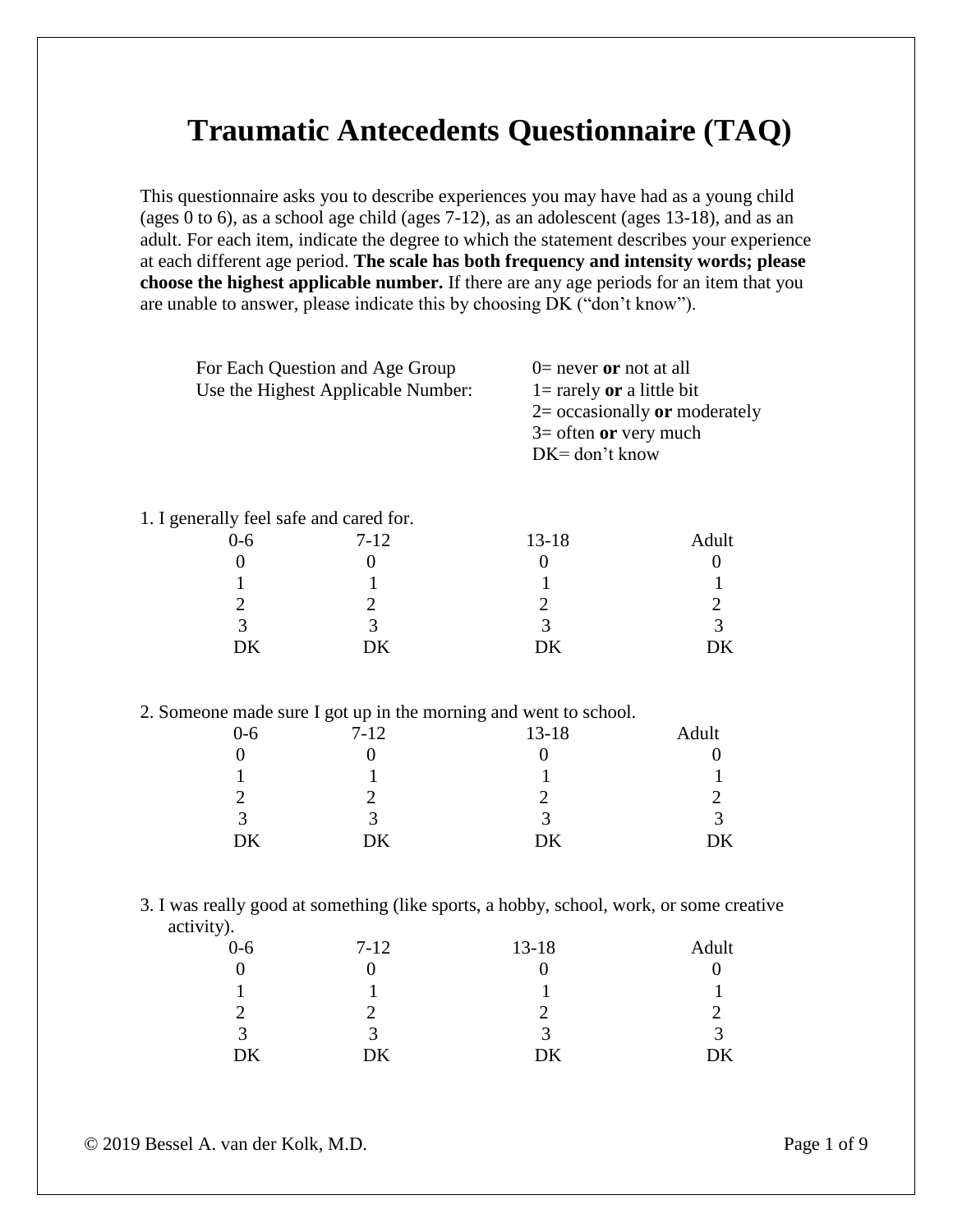| 4. I had good friends.                                     |                  |                                                                                  |                  |
|------------------------------------------------------------|------------------|----------------------------------------------------------------------------------|------------------|
| $0-6$                                                      | $7-12$           | $13 - 18$                                                                        | Adult            |
| $\boldsymbol{0}$                                           | $\boldsymbol{0}$ | $\boldsymbol{0}$                                                                 | $\boldsymbol{0}$ |
|                                                            |                  |                                                                                  |                  |
| $\mathbf{1}$                                               | 1                | 1                                                                                | $\mathbf{1}$     |
| $\sqrt{2}$                                                 | $\overline{2}$   | $\overline{2}$                                                                   | $\mathbf{2}$     |
| $\overline{3}$                                             | 3                | 3                                                                                | 3                |
| DK                                                         | DK               | DK                                                                               | DK               |
|                                                            |                  |                                                                                  |                  |
|                                                            |                  |                                                                                  |                  |
| 5. I felt close to at least one of my brothers or sisters. |                  |                                                                                  |                  |
| $0-6$                                                      | $7 - 12$         | 13-18                                                                            | Adult            |
| $\boldsymbol{0}$                                           | $\boldsymbol{0}$ | $\boldsymbol{0}$                                                                 | $\boldsymbol{0}$ |
| 1                                                          | 1                | 1                                                                                | 1                |
| $\overline{2}$                                             | $\overline{c}$   | $\overline{c}$                                                                   | $\overline{2}$   |
| $\overline{3}$                                             | 3                | 3                                                                                | 3                |
|                                                            |                  |                                                                                  |                  |
| DK                                                         | DK               | DK                                                                               | DK               |
|                                                            |                  |                                                                                  |                  |
|                                                            |                  | 6. Somebody in my family had so many problems that there was little left for me. |                  |
| $0 - 6$                                                    | $7 - 12$         | $13 - 18$                                                                        | Adult            |
| $\boldsymbol{0}$                                           | $\boldsymbol{0}$ | $\overline{0}$                                                                   | $\boldsymbol{0}$ |
| 1                                                          | 1                | 1                                                                                | $\mathbf{1}$     |
| $\mathbf{2}$                                               |                  | $\mathbf{2}$                                                                     | $\mathbf{2}$     |
|                                                            | $\overline{2}$   |                                                                                  |                  |
| $\overline{3}$                                             | 3                | 3                                                                                | 3                |
| DK                                                         | DK               | DK                                                                               | DK               |
|                                                            |                  |                                                                                  |                  |
| 7. I felt that nobody cared whether I lived or died.       |                  |                                                                                  |                  |
| $0 - 6$                                                    | $7 - 12$         | $13 - 18$                                                                        | Adult            |
| $\boldsymbol{0}$                                           | $\boldsymbol{0}$ | $\boldsymbol{0}$                                                                 | $\boldsymbol{0}$ |
| 1                                                          | 1                |                                                                                  | 1                |
| $\overline{2}$                                             | 2                | 2                                                                                | 2                |
| 3                                                          | 3                | 3                                                                                | 3                |
|                                                            |                  |                                                                                  |                  |
| DK                                                         | DK               | DK                                                                               | DK               |
|                                                            |                  |                                                                                  |                  |
|                                                            |                  | 8. I had someone to talk with outside my family when something was bugging me at |                  |
| home.                                                      |                  |                                                                                  |                  |
| $0-6$                                                      | $7-12$           | 13-18                                                                            | Adult            |
| $\boldsymbol{0}$                                           | $\boldsymbol{0}$ | $\boldsymbol{0}$                                                                 | $\boldsymbol{0}$ |
| $\mathbf{1}$                                               | 1                | 1                                                                                | $\mathbf{1}$     |
| $\overline{2}$                                             | $\overline{2}$   | $\mathbf{2}$                                                                     | $\overline{2}$   |
|                                                            |                  |                                                                                  |                  |
| $\overline{3}$                                             | $\overline{3}$   | 3                                                                                | $\overline{3}$   |
| $\rm DK$                                                   | DK               | DK                                                                               | DK               |

TAQ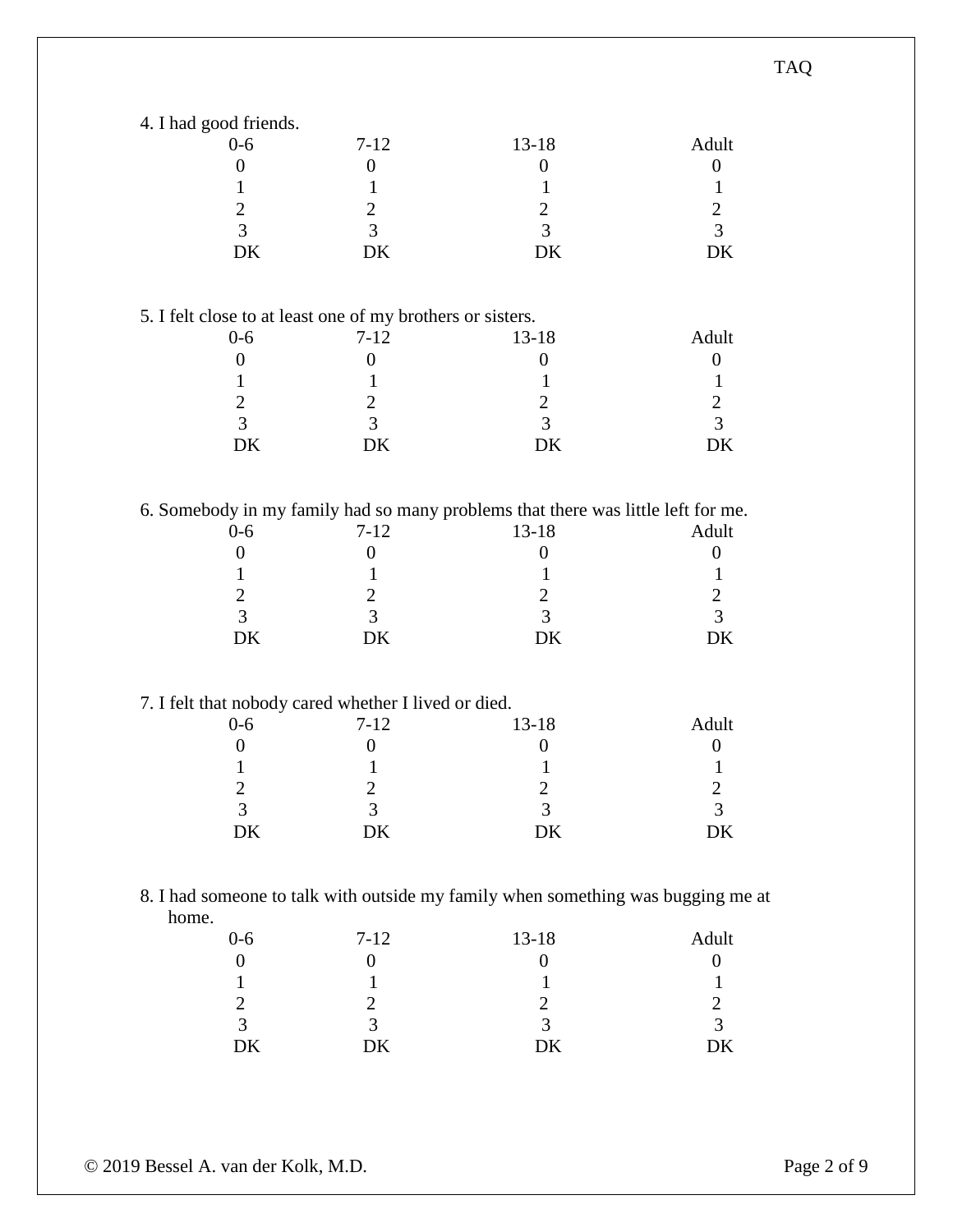|                                                         |                                              | 9. My parents confided things in me that made me feel uncomfortable.             |                                                                                                                                       |
|---------------------------------------------------------|----------------------------------------------|----------------------------------------------------------------------------------|---------------------------------------------------------------------------------------------------------------------------------------|
| $0-6$                                                   | $7 - 12$                                     | $13 - 18$                                                                        | Adult                                                                                                                                 |
| $\mathbf{0}$                                            | $\boldsymbol{0}$                             | $\boldsymbol{0}$                                                                 | $\boldsymbol{0}$                                                                                                                      |
| $\mathbf{1}$                                            | $\mathbf{1}$                                 | $\mathbf{1}$                                                                     | $\mathbf{1}$                                                                                                                          |
| $\overline{2}$                                          | $\overline{2}$                               | $\overline{2}$                                                                   | $\overline{2}$                                                                                                                        |
| 3                                                       | 3                                            | 3                                                                                | 3                                                                                                                                     |
| DK                                                      | DK                                           | <b>DK</b>                                                                        | <b>DK</b>                                                                                                                             |
|                                                         |                                              |                                                                                  |                                                                                                                                       |
| 10. My parents were divorced or separated.              |                                              |                                                                                  |                                                                                                                                       |
| $0 - 6$                                                 | $7 - 12$                                     | $13 - 18$                                                                        | Adult                                                                                                                                 |
| N <sub>o</sub>                                          | N <sub>o</sub>                               | N <sub>o</sub>                                                                   | N <sub>o</sub>                                                                                                                        |
|                                                         |                                              |                                                                                  |                                                                                                                                       |
| Yes                                                     | Yes                                          | Yes                                                                              | Yes                                                                                                                                   |
| families).<br>$0 - 6$<br>$\overline{0}$<br>$\mathbf{1}$ | $7 - 12$<br>$\boldsymbol{0}$<br>$\mathbf{1}$ | $13 - 18$<br>$\overline{0}$<br>$\mathbf{1}$                                      | 11. I lived with different people at different times (like different relatives or foster<br>Adult<br>$\boldsymbol{0}$<br>$\mathbf{1}$ |
| $\overline{2}$                                          | $\overline{2}$                               | $\mathfrak{2}$                                                                   | $\overline{2}$                                                                                                                        |
| 3                                                       | $\overline{3}$                               | $\overline{3}$                                                                   | 3                                                                                                                                     |
| DK                                                      | DK                                           | <b>DK</b>                                                                        | DK                                                                                                                                    |
| 12. Somebody close to me died.                          |                                              |                                                                                  |                                                                                                                                       |
| $0 - 6$                                                 | $7 - 12$                                     | $13 - 18$                                                                        | Adult                                                                                                                                 |
| N <sub>o</sub>                                          | N <sub>o</sub>                               | N <sub>o</sub>                                                                   | N <sub>o</sub>                                                                                                                        |
| Yes                                                     | Yes                                          | Yes                                                                              | Yes                                                                                                                                   |
|                                                         |                                              | 13. I had a serious illness and/or had to be hospitalized for a medical problem. |                                                                                                                                       |
| $0-6$                                                   | $7 - 12$                                     | $13 - 18$                                                                        | Adult                                                                                                                                 |
| $\boldsymbol{0}$                                        | $\boldsymbol{0}$                             | $\boldsymbol{0}$                                                                 | $\boldsymbol{0}$                                                                                                                      |
| $\mathbf 1$                                             | $\mathbf{1}$                                 | $\mathbf{1}$                                                                     | 1                                                                                                                                     |

2 2 2 2 2 2

DK DK DK DK

3 3 3 3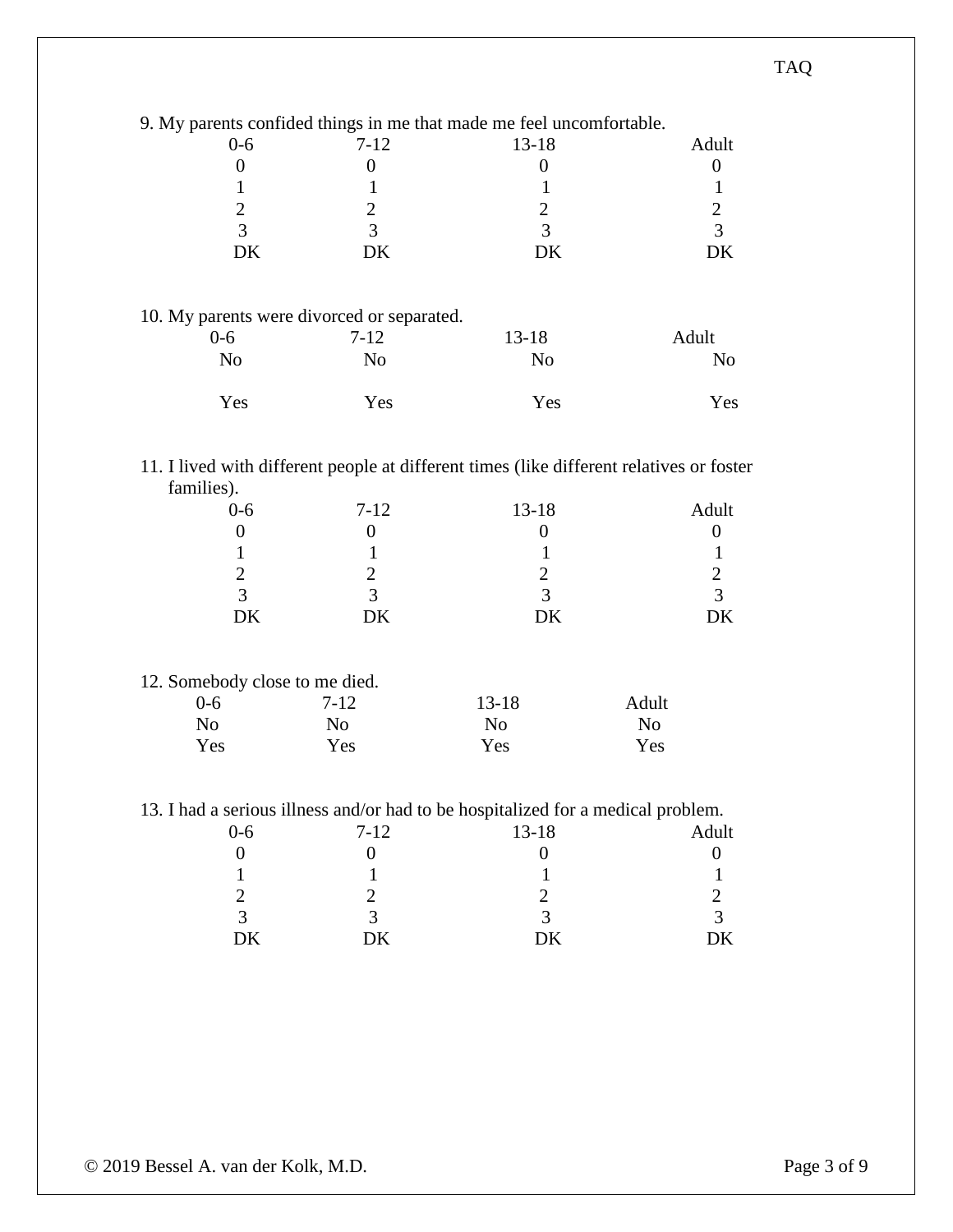| 14. Someone I was close to was very sick, or in an accident for which they needed to be |  |  |  |
|-----------------------------------------------------------------------------------------|--|--|--|
| hospitalized.                                                                           |  |  |  |

| $0 - 6$     | $7-12$ | $13 - 18$    | Adult |
|-------------|--------|--------------|-------|
|             |        |              |       |
|             |        |              |       |
|             |        |              |       |
| $\mathbf 3$ |        | $\mathbf{c}$ |       |
| ŊК          | DK     | DK           |       |

## 15. I received news that someone close to me had been seriously injured or violently killed during an accident, fight, or a crime.

| $0 - 6$ | $7 - 12$ | $13 - 18$     | Adult  |
|---------|----------|---------------|--------|
|         |          |               |        |
|         |          |               |        |
|         |          |               |        |
| ◠<br>≺  | ⌒        | $\mathcal{R}$ | ⌒<br>≺ |
| DΚ      | DK       | DK            | DK     |

16. In my parents' eyes, nothing I did was ever good enough.

| . .<br>$0 - 6$ | . .<br>$\overline{\phantom{a}}$<br>$7 - 12$ | -<br>$13 - 18$ | -<br>Adult |
|----------------|---------------------------------------------|----------------|------------|
|                |                                             |                |            |
|                |                                             |                |            |
|                |                                             |                |            |
|                |                                             |                |            |
| ⌒              |                                             | ⌒              |            |
| DK             | DK                                          | DK             | DK         |

## 17. People in my family called me insulting names.

| $0 - 6$ | $7 - 12$ | $13 - 18$ | Adult |
|---------|----------|-----------|-------|
|         |          |           |       |
|         |          |           |       |
|         |          |           |       |
| ◠       |          | ⌒<br>≺    |       |
| DK      | DK       | DK        | DK    |

## 18. The rules in my family were unclear and inconsistent.

| $0 - 6$ | $7 - 12$ | $13 - 18$ | Adult             |
|---------|----------|-----------|-------------------|
|         |          |           |                   |
|         |          |           |                   |
|         |          |           |                   |
|         | ≺        |           | $\mathbf{\Omega}$ |
| DK      | DK       | DK        | DK                |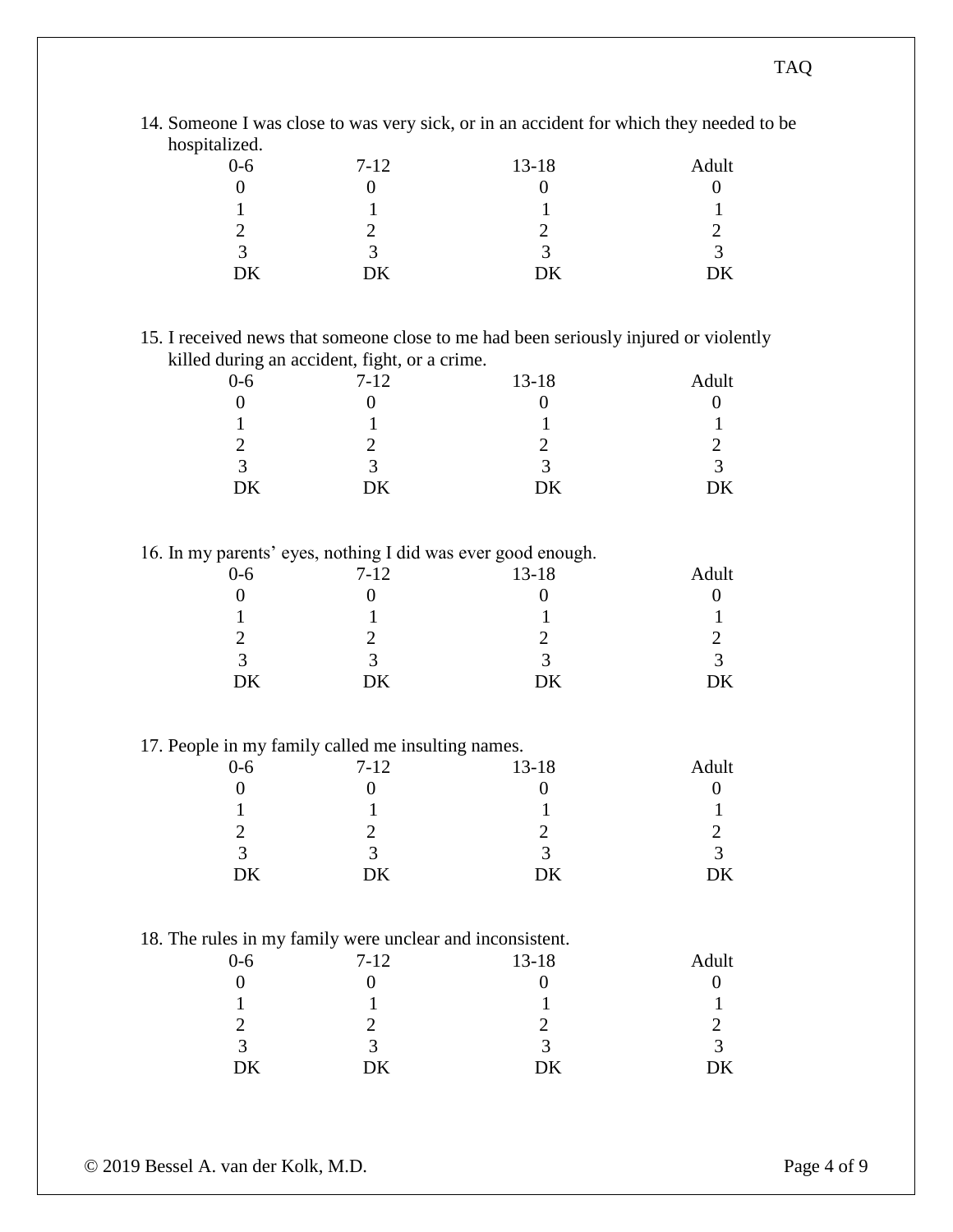| 19. The punishments I received were unfair.       |                  |                                                                        |                  |
|---------------------------------------------------|------------------|------------------------------------------------------------------------|------------------|
| $0-6$                                             | $7 - 12$         | $13 - 18$                                                              | Adult            |
|                                                   |                  |                                                                        |                  |
| $\boldsymbol{0}$                                  | $\boldsymbol{0}$ | $\boldsymbol{0}$                                                       | $\theta$         |
| 1                                                 | 1                | 1                                                                      | $\mathbf{1}$     |
| $\mathbf{2}$                                      | 2                | $\mathbf{2}$                                                           | $\overline{2}$   |
| 3                                                 | 3                | 3                                                                      | $\overline{3}$   |
| DK                                                | DK               | DK                                                                     | DK               |
|                                                   |                  |                                                                        |                  |
|                                                   |                  |                                                                        |                  |
|                                                   |                  | 20. My parents hurt each other physically when they argued and fought. |                  |
| $0-6$                                             | $7 - 12$         | $13 - 18$                                                              | Adult            |
| $\boldsymbol{0}$                                  | $\boldsymbol{0}$ | $\boldsymbol{0}$                                                       | $\boldsymbol{0}$ |
| $\mathbf{1}$                                      | 1                | $\mathbf{1}$                                                           | $\mathbf{1}$     |
| $\mathbf{2}$                                      | $\overline{2}$   | $\overline{2}$                                                         | $\overline{2}$   |
| 3                                                 | 3                | $\overline{3}$                                                         | $\overline{3}$   |
| DK                                                | DK               | DK                                                                     | DK               |
|                                                   |                  |                                                                        |                  |
|                                                   |                  |                                                                        |                  |
|                                                   |                  | 21. I spent time out of the house and no one knew where I was.         |                  |
| $0-6$                                             | $7 - 12$         | $13 - 18$                                                              | Adult            |
| $\overline{0}$                                    | 0                | $\boldsymbol{0}$                                                       | $\overline{0}$   |
| 1                                                 | 1                | 1                                                                      | 1                |
| $\mathbf{2}$                                      | 2                | $\mathbf{2}$                                                           | $\overline{2}$   |
| 3                                                 | 3                | 3                                                                      | $\overline{3}$   |
| DK                                                | DK               | DK                                                                     | DK               |
|                                                   |                  |                                                                        |                  |
|                                                   |                  |                                                                        |                  |
| 22. People in my family were out of control.      |                  |                                                                        |                  |
| $0 - 6$                                           | $7 - 12$         | $13 - 18$                                                              | Adult            |
| $\overline{0}$                                    | $\boldsymbol{0}$ | $\overline{0}$                                                         | $\boldsymbol{0}$ |
| 1                                                 | 1                | 1                                                                      | 1                |
| $\overline{2}$                                    | 2                | $\overline{2}$                                                         | 2                |
| $\mathfrak{Z}$                                    | $\mathfrak{Z}$   | 3                                                                      | 3                |
| DK                                                | DK               | DK                                                                     | DK               |
|                                                   |                  |                                                                        |                  |
|                                                   |                  |                                                                        |                  |
| 23. I witnessed physically violence in my family. |                  |                                                                        |                  |
| $0 - 6$                                           | $7 - 12$         | 13-18                                                                  | Adult            |
| $\boldsymbol{0}$                                  | $\boldsymbol{0}$ | $\boldsymbol{0}$                                                       | $\boldsymbol{0}$ |
| $\mathbf{1}$                                      | 1                | $\mathbf{1}$                                                           | $\mathbf{1}$     |
| $\overline{c}$                                    | $\overline{c}$   | $\overline{c}$                                                         | 2                |
| $\overline{3}$                                    | $\overline{3}$   | $\overline{3}$                                                         | 3                |
| DK                                                | DK               | DK                                                                     | DK               |
|                                                   |                  |                                                                        |                  |

## TAQ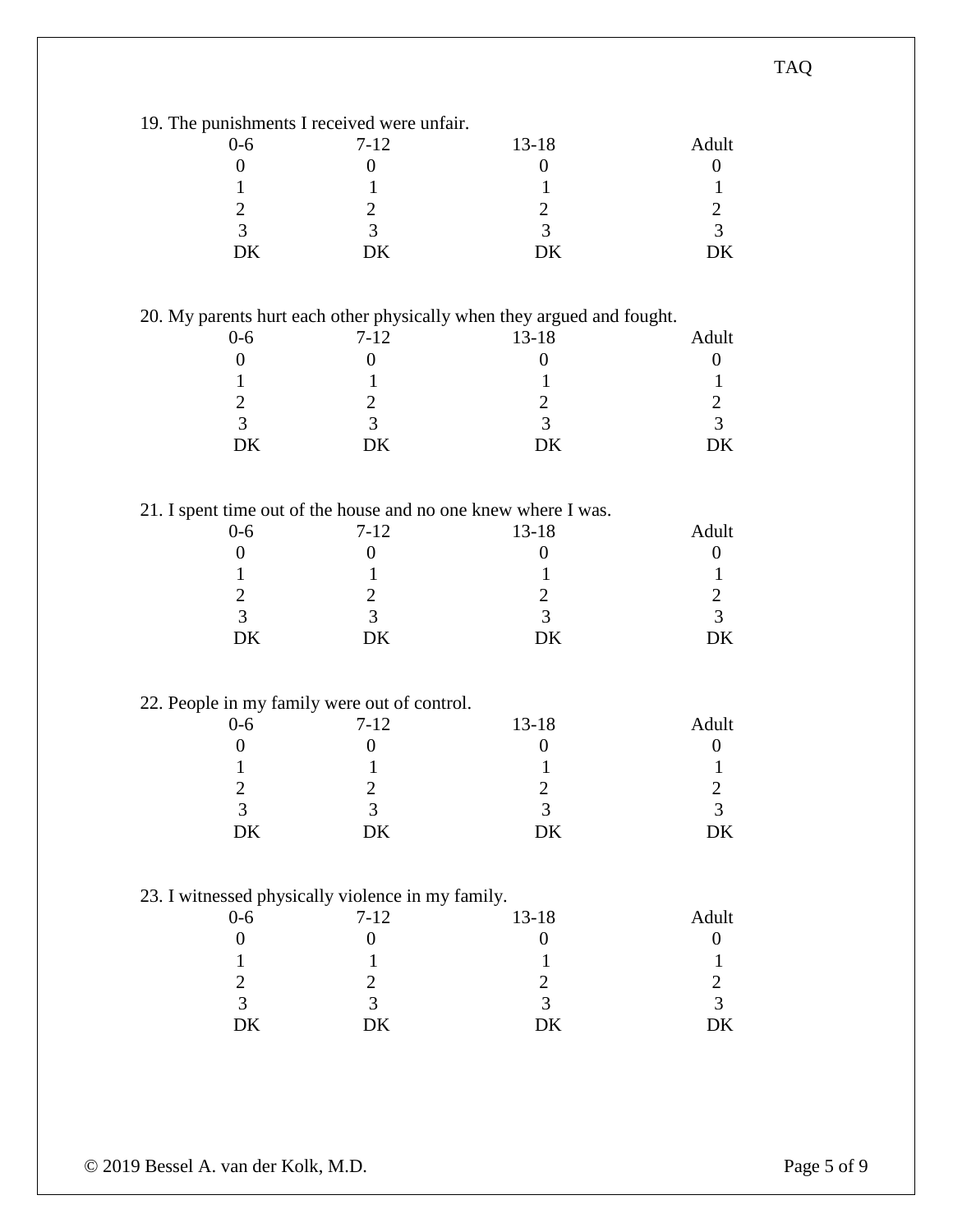|                                                             |                  | 24. Someone in my family got medical attention because of violence.                 |                  |
|-------------------------------------------------------------|------------------|-------------------------------------------------------------------------------------|------------------|
| $0-6$                                                       | $7 - 12$         | $13 - 18$                                                                           | Adult            |
| $\boldsymbol{0}$                                            | $\boldsymbol{0}$ | $\boldsymbol{0}$                                                                    | $\boldsymbol{0}$ |
| 1                                                           | 1                | 1                                                                                   | 1                |
| $\overline{2}$                                              | $\overline{2}$   | $\overline{2}$                                                                      | $\mathbf{2}$     |
| 3                                                           | $\overline{3}$   | $\overline{3}$                                                                      | $\overline{3}$   |
| DK                                                          | DK               | DK                                                                                  | DK               |
|                                                             |                  |                                                                                     |                  |
|                                                             |                  | 25. Someone in my family had a problem with alcohol and/or drugs.                   |                  |
| $0-6$                                                       | $7 - 12$         | $13 - 18$                                                                           | Adult            |
|                                                             |                  |                                                                                     |                  |
| $\boldsymbol{0}$                                            | $\boldsymbol{0}$ | $\boldsymbol{0}$                                                                    | $\boldsymbol{0}$ |
| 1                                                           | 1                | 1                                                                                   | $\mathbf{1}$     |
| $\overline{c}$                                              | $\overline{2}$   | $\overline{2}$                                                                      | $\mathbf{2}$     |
| $\overline{3}$                                              | 3                | 3                                                                                   | 3                |
| DK                                                          | DK               | DK                                                                                  | DK               |
|                                                             |                  |                                                                                     |                  |
| 26. I abused alcohol and/or drugs.                          |                  |                                                                                     |                  |
| $0 - 6$                                                     | $7 - 12$         | $13 - 18$                                                                           | Adult            |
| $\boldsymbol{0}$                                            | $\overline{0}$   | $\boldsymbol{0}$                                                                    | $\theta$         |
| 1                                                           | 1                | 1                                                                                   | 1                |
| $\mathbf{2}$                                                | $\overline{2}$   | $\overline{2}$                                                                      | $\sqrt{2}$       |
| 3                                                           | 3                | 3                                                                                   | 3                |
| DK                                                          | DK               | DK                                                                                  | DK               |
|                                                             |                  |                                                                                     |                  |
|                                                             |                  |                                                                                     |                  |
|                                                             |                  | 27. My caregivers were so into alcohol or drugs that they couldn't take care of me. | Adult            |
| $0-6$                                                       | $7 - 12$         | $13 - 18$                                                                           |                  |
| $\boldsymbol{0}$                                            | $\boldsymbol{0}$ | $\boldsymbol{0}$                                                                    | $\overline{0}$   |
|                                                             | 1                | 1                                                                                   | 1                |
| 2                                                           | $\overline{2}$   | 2                                                                                   | 2                |
| 3                                                           | 3                | 3                                                                                   | 3                |
| DK                                                          | DK               | DK                                                                                  | DK               |
|                                                             |                  |                                                                                     |                  |
| 28. I was beaten, kicked or punched by someone close to me. |                  |                                                                                     |                  |
| $0 - 6$                                                     | $7 - 12$         | $13 - 18$                                                                           | Adult            |
| $\boldsymbol{0}$                                            | $\boldsymbol{0}$ | $\boldsymbol{0}$                                                                    | $\boldsymbol{0}$ |
| 1                                                           | 1                | 1                                                                                   | $\mathbf{1}$     |
| $\overline{c}$                                              | $\mathbf{2}$     | $\overline{c}$                                                                      | $\overline{c}$   |
| $\overline{3}$                                              | 3                | 3                                                                                   | $\overline{3}$   |
| DK                                                          | DK               | DK                                                                                  | DK               |
|                                                             |                  |                                                                                     |                  |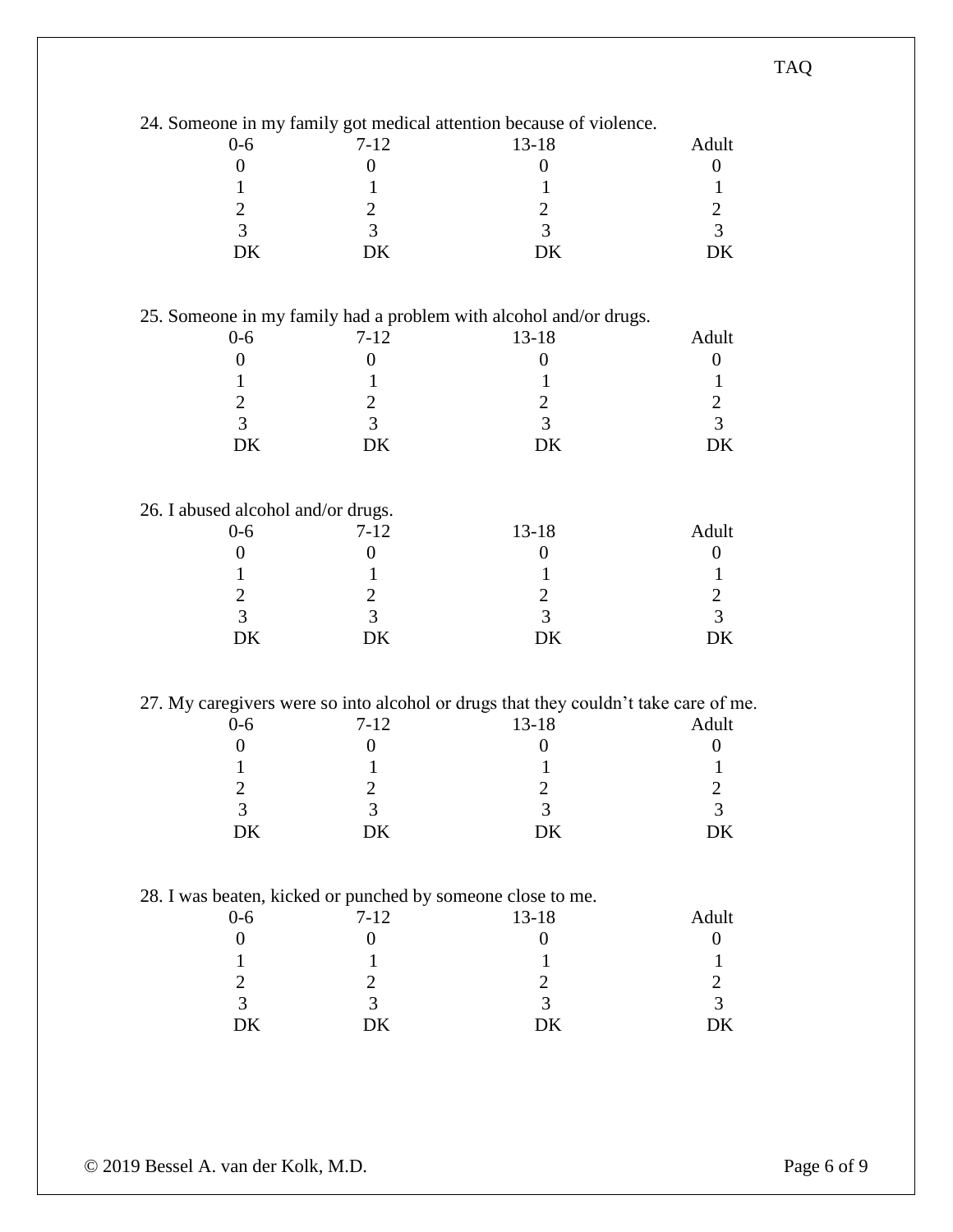|                                            |                          |                           | 29. I was in a situation in which I was convinced I would be physically injured or lose my |
|--------------------------------------------|--------------------------|---------------------------|--------------------------------------------------------------------------------------------|
| life.                                      |                          |                           |                                                                                            |
| $0-6$                                      | $7 - 12$                 | $13 - 18$                 | Adult                                                                                      |
| $\boldsymbol{0}$                           | $\boldsymbol{0}$         | $\boldsymbol{0}$          | $\boldsymbol{0}$                                                                           |
| 1                                          | 1                        | $\mathbf{1}$              | $\mathbf{1}$                                                                               |
| $\mathbf{2}$                               | $\overline{c}$           | $\mathbf{2}$              | $\overline{c}$                                                                             |
| $\overline{3}$                             | $\overline{3}$           | $\overline{3}$            | $\overline{3}$                                                                             |
| DK                                         | DK                       | DK                        | DK                                                                                         |
| 30. Someone outside my family attacked me. |                          |                           |                                                                                            |
| $0-6$                                      | $7 - 12$                 | $13 - 18$                 | Adult                                                                                      |
| $\boldsymbol{0}$                           | $\boldsymbol{0}$         | $\boldsymbol{0}$          | $\boldsymbol{0}$                                                                           |
| 1                                          | 1                        | 1                         | $\mathbf{1}$                                                                               |
| $\overline{c}$                             | $\mathbf{2}$             | $\mathbf{2}$              | $\sqrt{2}$                                                                                 |
| $\overline{3}$                             | 3                        | 3                         | 3                                                                                          |
| DK                                         | DK                       | DK                        | DK                                                                                         |
| 31. I saw dead bodies.                     |                          |                           |                                                                                            |
| $0-6$<br>$\overline{1}$                    | $7 - 12$<br>$\mathbf{1}$ | $13 - 18$<br>$\mathbf{1}$ | Adult<br>$\mathbf{1}$                                                                      |
| $\overline{2}$                             | $\overline{2}$           | $\mathbf{2}$              | $\mathbf{2}$                                                                               |
| 3                                          | 3                        | 3                         | 3                                                                                          |
| DK                                         | DK                       | DK                        | DK                                                                                         |
| 32. I was involved in a serious accident.  |                          |                           |                                                                                            |
| $0 - 6$                                    | $7 - 12$                 | $13 - 18$                 | Adult                                                                                      |
| $\boldsymbol{0}$                           | $\boldsymbol{0}$         | $\boldsymbol{0}$          | $\boldsymbol{0}$                                                                           |
| 1                                          | 1                        | 1                         |                                                                                            |
|                                            | 2                        |                           | 1                                                                                          |
| $\overline{\mathbf{c}}$<br>3               | 3                        | $\overline{c}$<br>3       | $\overline{c}$<br>3                                                                        |
| DK                                         | DK                       | DK                        | DK                                                                                         |
|                                            |                          |                           |                                                                                            |
| 33. I was in a natural disaster.           |                          |                           |                                                                                            |
| $0 - 6$                                    | $7 - 12$                 | $13 - 18$                 | Adult                                                                                      |
| $\boldsymbol{0}$                           | $\boldsymbol{0}$         | $\boldsymbol{0}$          | $\boldsymbol{0}$                                                                           |
| $\mathbf{1}$                               | 1                        | $\mathbf{1}$              | $\mathbf{1}$                                                                               |
| $\overline{c}$                             | $\overline{2}$           | $\overline{2}$            | $\overline{2}$                                                                             |
| $\overline{3}$                             | 3                        | 3                         | $\overline{3}$                                                                             |
| DK                                         | DK                       | DK                        | DK                                                                                         |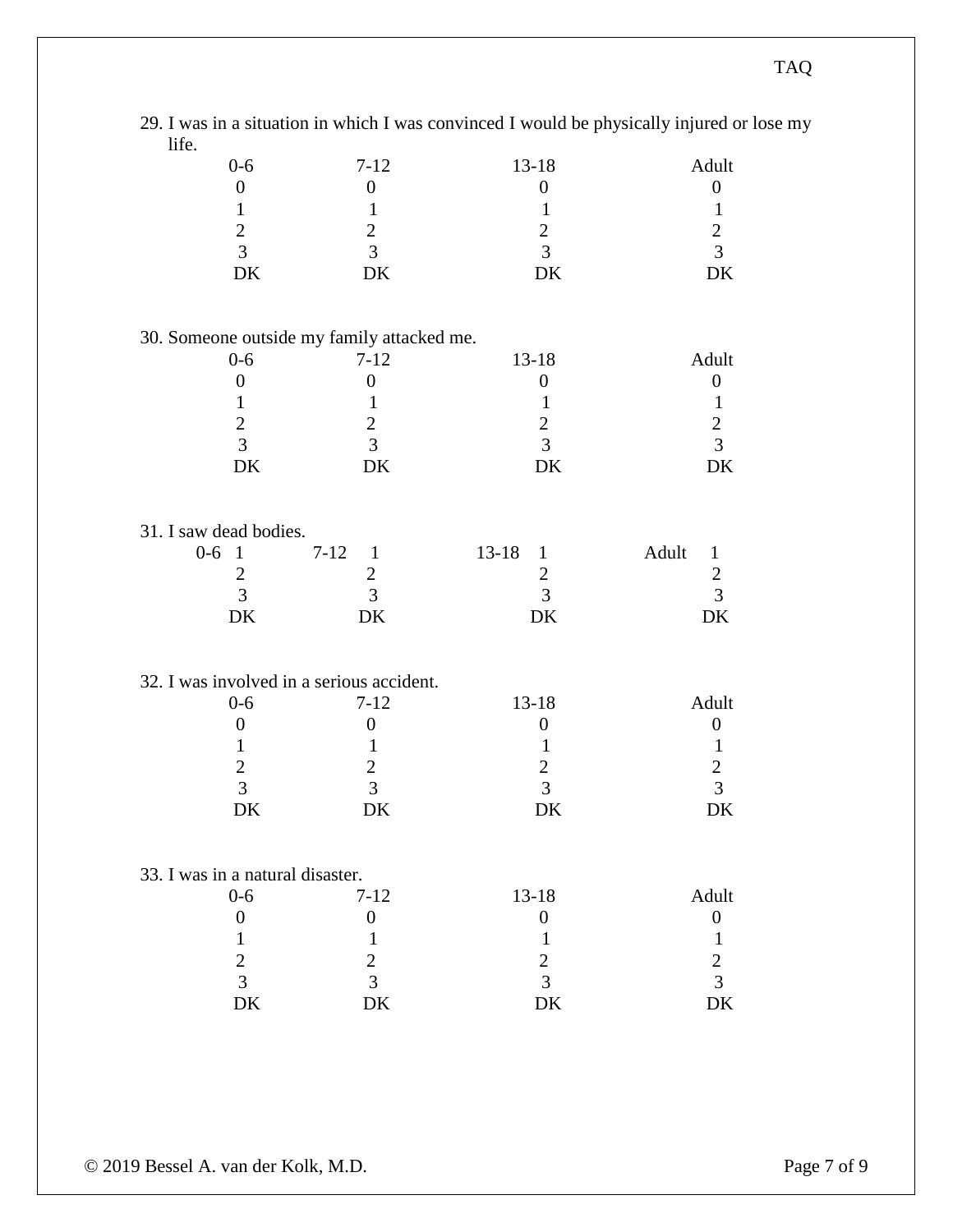34. I saw sexual things that scared me.

| ັ      |          |           |       |
|--------|----------|-----------|-------|
| $0-6$  | $7 - 12$ | $13 - 18$ | Adult |
|        |          |           |       |
|        |          |           |       |
|        |          |           |       |
| ⌒<br>≺ | ⌒        |           |       |
| DΚ     | DК       | DК        | DK    |

#### 35. Someone (older) touched me sexually against my wishes or tried to make me touch them.

| $0 - 6$ | $7 - 12$ | $13 - 18$ | Adult |
|---------|----------|-----------|-------|
|         |          |           |       |
|         |          |           |       |
|         |          |           |       |
| っ       |          |           | 2     |
| ŊК      | DК       | DК        | DK    |

#### 36. Someone forced me to have sex against my will.

| $0 - 6$ | $7-12$ | $13 - 18$ | Adult |
|---------|--------|-----------|-------|
|         |        |           |       |
|         |        |           |       |
|         |        |           |       |
| ⌒       |        | ⌒<br>≺    |       |
| DK      | DK     | DK        | DK    |

37. Someone threatened me with physical harm unless I did something sexual.

| $0 - 6$ | $7 - 12$ | $13 - 18$ | Adult |
|---------|----------|-----------|-------|
|         |          |           |       |
|         |          |           |       |
|         |          |           |       |
| 2       | ≺        | ≺         | っ     |
| DK      | DK       | DК        | ж     |
|         |          |           |       |

#### 38. I believed that one of my brothers or sisters was sexually molested.

| $0 - 6$ | $7-12$ | $\cdot$<br>$13 - 18$ | Adult       |
|---------|--------|----------------------|-------------|
|         |        |                      |             |
|         |        |                      |             |
|         |        |                      |             |
| 2       |        | ⌒                    | $\sim$<br>≺ |
| DK      | DK     | DK                   | DK          |

TAQ